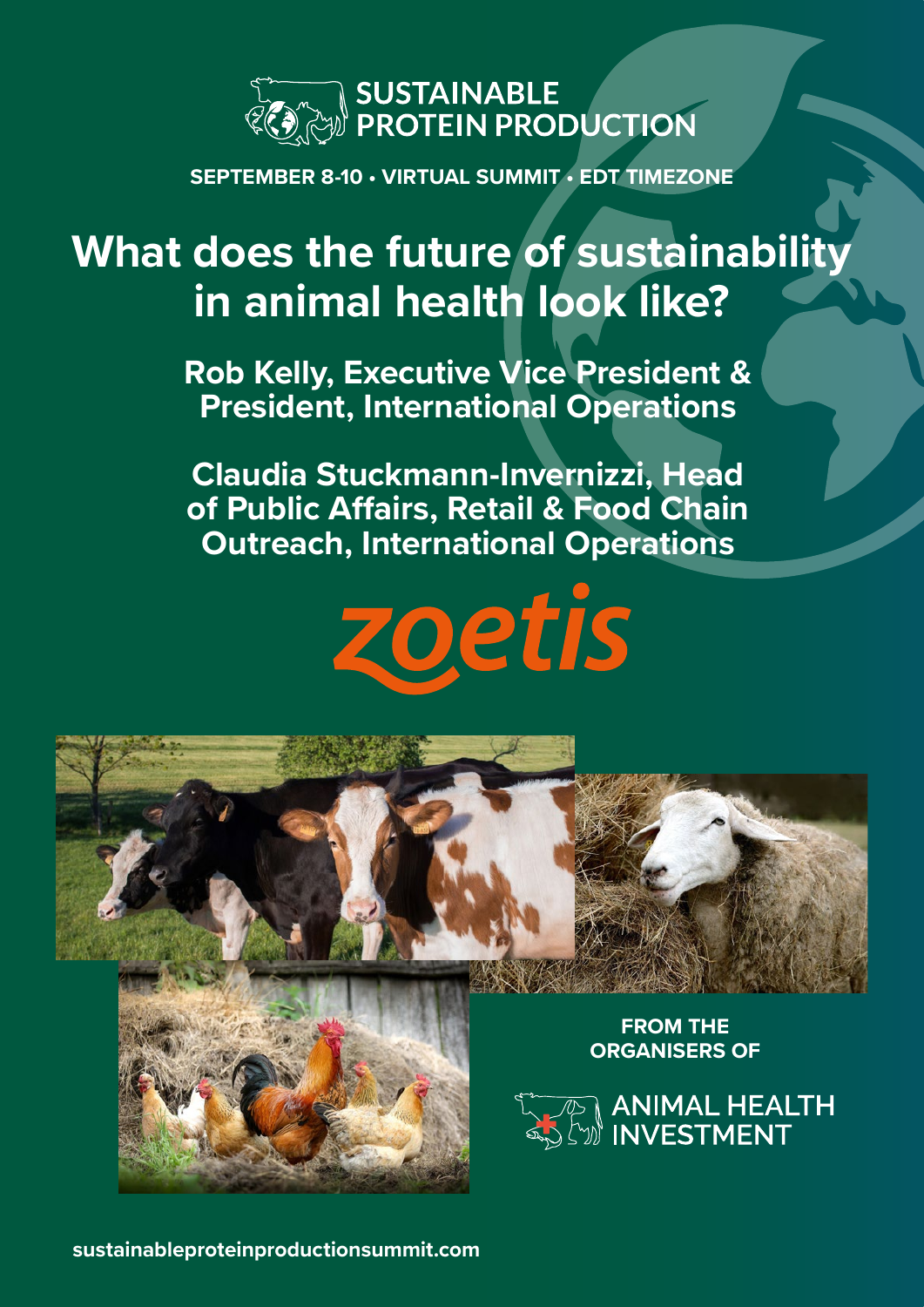Ahead of the virtual Sustainable Protein Production Summit, 8-10 September, we caught up with Rob Kelly and Claudia Stuckmann-Invernizzi from Zoetis to get their take on some of the key issues facing sustainability in animal health.

#### **Can you name some key trends in animal health that are impacting sustainability in livestock and aquaculture?**

Rob Kelly: We have seen major developments for a couple of years now. Most farmers and veterinarians see that they can play a very decisive role in preventing disease and managing herdhealth pro-actively, instead of accepting that most animals will get sick eventually and need to be treated.

In tandem, new opportunities through technological and medical developments have emerged. Zoetis has developed what we call the Continuum of Care to broaden the veterinary toolbox. We provide solutions to help veterinarians predict, prevent, detect and treat disease across the animal's entire lifecycle.

Let me give you some examples. There are novel technologies like sensor-based Precision Livestock Farming tools, that enable farmers and vets to detect sickness in animals much earlier.

We have also leveraged a deep understanding of the bovine genome and can accurately predict the relative risk of the most common diseases in dairy cattle. Through selective breeding, farmers can now create healthier herds while safeguarding productivity.

Based on our belief that healthy animals build a healthier future, we will continue using our expertise in animal health to solve sustainability challenges facing animals and people. These solutions help our customers and the food chain meet their ambitious sustainability goals to foster farming practices that provide safe, affordable nutrition for a growing population while increasing animal welfare and ensuring a positive social impact. Ultimately, we believe that our business purpose is also a social purpose. We are bringing value to our customers and society. Whether it is helping pets live longer, happier and healthier lives, ensuring safe and affordable nutrition for people or supporting the success of our vets and producers, Zoetis plays a vital role.

Based on our belief that healthy animals build a healthier future, we will continue using our expertise in animal health to solve sustainability challenges facing animals and people. 11 "<br>"

**Political expectations are rising. To what extent might the initiatives of the European Green Deal also impact livestock-farming?**

Claudia Stuckmann-Invernizzi: The European Commission's Green Deal Communication and the Farm to Fork Strategy outline a set of deeply transformative policies. These are likely to affect all stakeholders represented at the Suatainable Protein Production Summit, directly or indirectly. I'll share two examples from the many topics covered by the Farm to Fork Strategy. Firstly, the EU Commission's target of a 50% reduction in antimicrobial sales

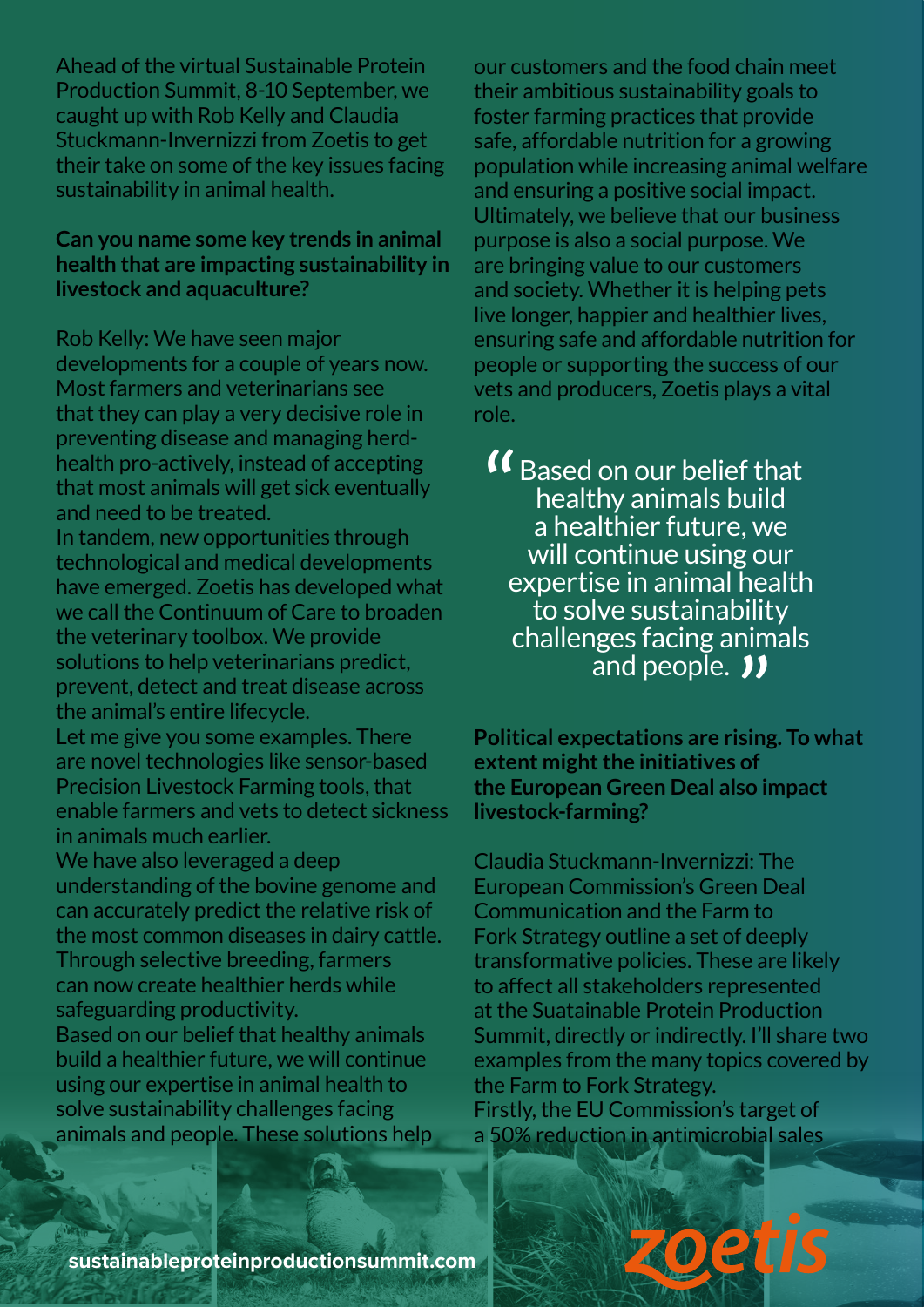in livestock & aquaculture by 2030 is a worthy aspiration. But let's not forget that across most of Europe a major reduction in antimicrobial sales for animal use has been accomplished; over the past 10 years European antimicrobial sales have gone down by around one third, much more in some countries.

As an industry we support reducing the need for antibiotics, but the impacts need to be closely monitored. Regardless of the specifications that the EU Commission proposes in this context, the most important part is to reduce the need for antibiotic treatment in the first place! This can be achieved through good management and hygiene as well as broadening the veterinary toolbox. Through a combination of tests, diagnostics, digital tools, data analytics, vaccines and novel therapeutic approaches, we can contribute to reducing the need for antibiotics.

The second goal I want to highlight is reducing Greenhouse Gas emissions. This is actually at the core of the Commission's plans. Healthy animals are the prerequisite for sustainable and carbon-efficient livestock production, which positions animal health as a crucial link between sustainability and productivity.

### **How can industry collaboration accelerate sustainability across the value chain?**

Claudia Stuckmann-Invernizzi: In my view the challenges that we are facing are of such complexity that no single part of the food chain can solve them alone. This is why we are so happy to participate in this conference, where we have the chance to interact with all partners of the food chain and concerned stakeholders.

## **If** The challenges that we<br>are facing are of such<br>complexity that no are facing are of such complexity that no single part of the food chain can solve them alone  $\overline{\mathbf{v}}$ <br>other, understation

Listening to each other, understanding and accepting that everyone involved has specific challenges and interests is the first part. But Zoetis also engages in specific projects, for example with farmers, dairy companies, slaughterhouses, retailers and academic institutions. These projects can help to advance the adoption of more sustainable farming practices. Working together we can advance the level of veterinary care, enhance the sustainability of the food chain, and bring greater value to society!

**While you outline a positive future for the livestock-sector in Europe and other parts of the world – how can developing countries also benefit from increased animal health?** 

Rob Kelly: Increased animal health benefits livestock farmers around the world. We are also very active in bringing innovations to emerging markets and creating solutions tailored to each geography´s specific needs. When it comes to developing countries, we first need to meet some basic demands. For example, we have increased the availability of veterinary medicines, created sustainable diagnostic networks, and provided training and education to farmers in sub-Saharan Africa through the Zoetis African Livestock Productivity and Health Advancement (A.L.P.H.A.)